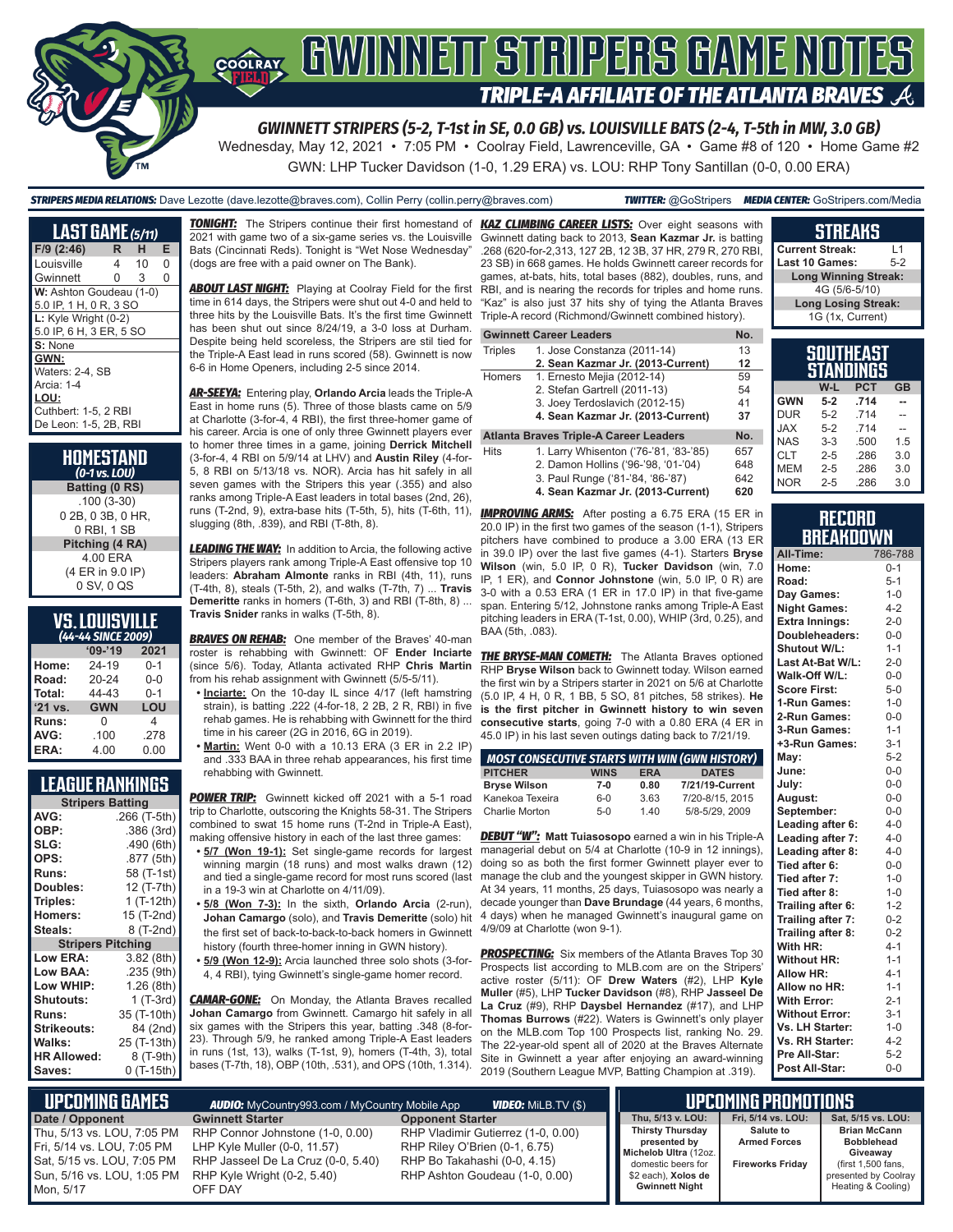

| <b>MANAGER MATT TUIASOSOPO</b><br><b>Matt Tuiasosopo</b> enters his first season as Gwinnett manager and his third season<br>as a coach in the Atlanta Braves organization in 2021. He was named the seventh<br>manager in team history on 3/30/21. Tuiasosopo is both the youngest manager in<br>team history (age 34) and the first former Gwinnett player to manage the club (hit<br>.221 with 19 HR, 73 RBI in 178 games from 2016-17).<br>Tuiasosopo made his managerial debut in 2019 with Class-A Rome, leading the club<br>to a 65-74 record and earning Atlanta's Bobby Cox Award for minor league manager<br>of the year. He was set to return to Rome in 2020, but was reassigned to the Braves<br>Alternate Site at Coolray Field once the MiLB season was cancelled. |                                                                                                                                                                                                   |                                                                                                                           |                                                                                                                                                                                                                                                            |                                                      |                                                                            | Pitchers (18):<br>Position (17):                                                                                                                                                                    | <b>GWINNETT PLAYERS USED (35 IN 2021)</b><br>Victor Arano, Chasen Bradford, Thomas Burrows,<br>Jesse Chavez, Tucker Davidson, Jasseel De La Cruz,<br>Carl Edwards Jr., Daysbel Hernandez, Mitch Horacek,<br>Connor Johnstone, Nate Jones, Dylan Lee, Chris Martin,<br>Kyle Muller, Sean Newcomb, Edgar Santana, Bryse Wilson,<br>Kyle Wright<br>Abraham Almonte, Orlando Arcia, Jaycob Brugman,<br>Johan Camargo, Ryan Casteel, Travis Demeritte,<br>Phillip Ervin, Ryan Goins, Terrance Gore, Ender Inciarte,<br>Sean Kazmar Jr., Carlos Martinez, Jonathan Morales,<br>Yolmer Sanchez, Travis Snider, Riley Unroe, Drew Waters |                                                                                                                                                                                                                     |  |
|-----------------------------------------------------------------------------------------------------------------------------------------------------------------------------------------------------------------------------------------------------------------------------------------------------------------------------------------------------------------------------------------------------------------------------------------------------------------------------------------------------------------------------------------------------------------------------------------------------------------------------------------------------------------------------------------------------------------------------------------------------------------------------------|---------------------------------------------------------------------------------------------------------------------------------------------------------------------------------------------------|---------------------------------------------------------------------------------------------------------------------------|------------------------------------------------------------------------------------------------------------------------------------------------------------------------------------------------------------------------------------------------------------|------------------------------------------------------|----------------------------------------------------------------------------|-----------------------------------------------------------------------------------------------------------------------------------------------------------------------------------------------------|----------------------------------------------------------------------------------------------------------------------------------------------------------------------------------------------------------------------------------------------------------------------------------------------------------------------------------------------------------------------------------------------------------------------------------------------------------------------------------------------------------------------------------------------------------------------------------------------------------------------------------|---------------------------------------------------------------------------------------------------------------------------------------------------------------------------------------------------------------------|--|
|                                                                                                                                                                                                                                                                                                                                                                                                                                                                                                                                                                                                                                                                                                                                                                                   | Tuiasosopo's Managerial Career<br>With Gwinnett (1 Season):<br>MiLB Career (2 Seasons):                                                                                                           |                                                                                                                           | Games<br>$\overline{7}$<br>139<br>All staff bios available in the 2021 Stripers Media Guide                                                                                                                                                                | W-L<br>$5-2$<br>65-74                                | <b>PCT</b><br>.714<br>.468                                                 | <b>Playoffs</b><br>0<br>0                                                                                                                                                                           |                                                                                                                                                                                                                                                                                                                                                                                                                                                                                                                                                                                                                                  | Italics = Player not currently with Gwinnett                                                                                                                                                                        |  |
|                                                                                                                                                                                                                                                                                                                                                                                                                                                                                                                                                                                                                                                                                                                                                                                   |                                                                                                                                                                                                   |                                                                                                                           |                                                                                                                                                                                                                                                            |                                                      |                                                                            |                                                                                                                                                                                                     |                                                                                                                                                                                                                                                                                                                                                                                                                                                                                                                                                                                                                                  |                                                                                                                                                                                                                     |  |
| <b>EJECTIONS (0)</b><br>Player/Coach<br>Date/Inning<br><b>Umpire</b><br>None                                                                                                                                                                                                                                                                                                                                                                                                                                                                                                                                                                                                                                                                                                      |                                                                                                                                                                                                   |                                                                                                                           |                                                                                                                                                                                                                                                            |                                                      | Atlanta in 2021:                                                           | <b>BASS-LANTA</b><br>Including MLB rehab assignments, 9 players have played for both Gwinnett and<br><b>INF Johan Camargo</b><br>OF Ender Inciarte (Rehab)<br>RHP Nate Jones<br>INF Sean Kazmar Jr. |                                                                                                                                                                                                                                                                                                                                                                                                                                                                                                                                                                                                                                  |                                                                                                                                                                                                                     |  |
| <b>PCT</b><br>.989<br><b>Catchers</b><br>Casteel<br>Martinez<br>Morales<br>Total:                                                                                                                                                                                                                                                                                                                                                                                                                                                                                                                                                                                                                                                                                                 | G<br>7                                                                                                                                                                                            | <b>TC</b><br>271<br><b>SB</b><br>$\mathsf{cs}$<br>$\mathbf{1}$<br>0<br>$\mathbf{1}$<br>0<br>0<br>0<br>$\overline{2}$<br>0 | <b>TEAM DEFENSE (3RD IN TRIPLE-A EAST)</b><br>PO<br>198<br><b>ATT</b><br>$\mathbf{1}$<br>1<br>0<br>$\overline{2}$                                                                                                                                          | A<br>70<br><b>PCT</b><br>.000<br>.000<br>---<br>.000 | E<br>3<br><b>PB</b><br>$\mathbf{1}$<br>$\mathbf{1}$<br>0<br>$\overline{2}$ | <b>DP</b><br>4<br>W-L<br>$1 - 1$<br>$2 - 0$<br>$2 - 1$<br>$5-2$                                                                                                                                     |                                                                                                                                                                                                                                                                                                                                                                                                                                                                                                                                                                                                                                  | RHP Chris Martin (Rehab)<br><b>LHP Sean Newcomb</b><br>RHP Edgar Santana<br><b>RHP Kyle Wright</b><br>RHP Bryse Wilson                                                                                              |  |
|                                                                                                                                                                                                                                                                                                                                                                                                                                                                                                                                                                                                                                                                                                                                                                                   | Outfield Assists (2):                                                                                                                                                                             | Almonte (1), Inciarte (1)                                                                                                 |                                                                                                                                                                                                                                                            |                                                      |                                                                            |                                                                                                                                                                                                     |                                                                                                                                                                                                                                                                                                                                                                                                                                                                                                                                                                                                                                  | <b>BRAVES ON REHAB</b>                                                                                                                                                                                              |  |
|                                                                                                                                                                                                                                                                                                                                                                                                                                                                                                                                                                                                                                                                                                                                                                                   | Pitcher Pickoffs (0):<br><b>Catcher Pickoffs (1):</b>                                                                                                                                             | Casteel (1)                                                                                                               |                                                                                                                                                                                                                                                            |                                                      |                                                                            |                                                                                                                                                                                                     | Player<br><b>RHP Chris Martin</b><br>OF Ender Inciarte                                                                                                                                                                                                                                                                                                                                                                                                                                                                                                                                                                           | Two Atlanta players have been assigned to rehab with Gwinnett in 2021.<br><b>Injury</b><br><b>Rehab Dates</b><br>Right Shoulder Inflammation (4/7)<br>$5/5 - 5/11$<br>Strained Left Hamstring (4/17)<br>5/6-Current |  |
| 1:<br>2:<br>3:<br>4:<br>5:<br>6:<br>7:<br>8:<br>9:                                                                                                                                                                                                                                                                                                                                                                                                                                                                                                                                                                                                                                                                                                                                | Inciarte (5), Waters (2)<br>Goins (3), Arcia (2), Waters (2)<br>Arcia (5), Camargo (2)<br>Camargo (4), Demeritte (2), Almonte (1)<br>Almonte (4), Demeritte (2), Sanchez (1)                      |                                                                                                                           | <b>STARTS</b><br><b>By Batting Order</b><br>Goins (2), Sanchez (2), Snider (2), Almonte (1)<br>Ervin (4), Kazmar Jr. (1), Sanchez (1), Snider (1)<br>Sanchez (3), Morales (2), Brugman (1), Goins (1)<br>Casteel (2), Martinez (2), Morales (1), Unroe (1) |                                                      |                                                                            |                                                                                                                                                                                                     |                                                                                                                                                                                                                                                                                                                                                                                                                                                                                                                                                                                                                                  |                                                                                                                                                                                                                     |  |
|                                                                                                                                                                                                                                                                                                                                                                                                                                                                                                                                                                                                                                                                                                                                                                                   | Pitcher Spot (1)                                                                                                                                                                                  |                                                                                                                           | <b>By Position</b>                                                                                                                                                                                                                                         |                                                      |                                                                            |                                                                                                                                                                                                     |                                                                                                                                                                                                                                                                                                                                                                                                                                                                                                                                                                                                                                  | <b>LAST AT-BAT WINS (2)</b>                                                                                                                                                                                         |  |
| C:                                                                                                                                                                                                                                                                                                                                                                                                                                                                                                                                                                                                                                                                                                                                                                                | Morales (3), Casteel (2), Martinez (2)                                                                                                                                                            |                                                                                                                           | 1B: Camargo (4), Kazmar Jr. (1), Snider (1), Unroe (1)                                                                                                                                                                                                     |                                                      |                                                                            |                                                                                                                                                                                                     |                                                                                                                                                                                                                                                                                                                                                                                                                                                                                                                                                                                                                                  | The Stripers are 2-0 in games decided in the last at-bat in 2021.                                                                                                                                                   |  |
|                                                                                                                                                                                                                                                                                                                                                                                                                                                                                                                                                                                                                                                                                                                                                                                   | <b>2B:</b> Goins $(5)$ , Sanchez $(2)$<br>3B: Sanchez (5), Camargo (2)<br><b>SS:</b> Arcia (6), Goins (1)<br>CF: Inciarte (4), Waters (2), Ervin (1)<br>RF: Almonte (5), Demeritte (1), Ervin (1) |                                                                                                                           | LF: Demeritte (2), Ervin (2), Waters (2), Snider (1)<br>DH: Almonte (1), Arcia (1), Brugman (1), Demeritte (1), Inciarte (1), Snider (1)                                                                                                                   |                                                      |                                                                            |                                                                                                                                                                                                     | Date/Opponent<br>5/4 at Charlotte<br>5/9 at Charlotte                                                                                                                                                                                                                                                                                                                                                                                                                                                                                                                                                                            | <b>Score</b><br><b>Game-Winning Play</b><br>10-9 (12th)<br>Almonte scores on E4 (Reynolds)<br>Johan Camargo RBI single<br>12-9 (10th)                                                                               |  |
|                                                                                                                                                                                                                                                                                                                                                                                                                                                                                                                                                                                                                                                                                                                                                                                   |                                                                                                                                                                                                   |                                                                                                                           |                                                                                                                                                                                                                                                            |                                                      |                                                                            |                                                                                                                                                                                                     |                                                                                                                                                                                                                                                                                                                                                                                                                                                                                                                                                                                                                                  |                                                                                                                                                                                                                     |  |
|                                                                                                                                                                                                                                                                                                                                                                                                                                                                                                                                                                                                                                                                                                                                                                                   |                                                                                                                                                                                                   |                                                                                                                           | <b>VS.2021 OPPONENTS</b>                                                                                                                                                                                                                                   |                                                      |                                                                            |                                                                                                                                                                                                     |                                                                                                                                                                                                                                                                                                                                                                                                                                                                                                                                                                                                                                  |                                                                                                                                                                                                                     |  |
| <b>CHA</b>                                                                                                                                                                                                                                                                                                                                                                                                                                                                                                                                                                                                                                                                                                                                                                        | Home<br>$0-0$                                                                                                                                                                                     | Road<br><b>Total</b><br>$5 - 1$<br>$5 - 1$                                                                                | COL                                                                                                                                                                                                                                                        | Home<br>$0-0$                                        | Road<br>$0-0$                                                              | Total<br>$0-0$                                                                                                                                                                                      |                                                                                                                                                                                                                                                                                                                                                                                                                                                                                                                                                                                                                                  |                                                                                                                                                                                                                     |  |
| <b>DUR</b><br><b>JAX</b>                                                                                                                                                                                                                                                                                                                                                                                                                                                                                                                                                                                                                                                                                                                                                          | $0 - 0$<br>$0 - 0$                                                                                                                                                                                | $0-0$<br>$0-0$<br>$0 - 0$<br>$0-0$                                                                                        | LOU<br><b>MW DIV</b>                                                                                                                                                                                                                                       | $0 - 1$<br>$0 - 1$                                   | $0-0$<br>$0-0$                                                             | $0 - 1$<br>$0 - 1$                                                                                                                                                                                  |                                                                                                                                                                                                                                                                                                                                                                                                                                                                                                                                                                                                                                  |                                                                                                                                                                                                                     |  |
| <b>MEM</b><br><b>NAS</b>                                                                                                                                                                                                                                                                                                                                                                                                                                                                                                                                                                                                                                                                                                                                                          | $0 - 0$<br>$0 - 0$                                                                                                                                                                                | $0 - 0$<br>$0 - 0$<br>$0 - 0$<br>$0-0$                                                                                    |                                                                                                                                                                                                                                                            |                                                      |                                                                            |                                                                                                                                                                                                     |                                                                                                                                                                                                                                                                                                                                                                                                                                                                                                                                                                                                                                  |                                                                                                                                                                                                                     |  |
| <b>NOR</b><br><b>SE DIV</b>                                                                                                                                                                                                                                                                                                                                                                                                                                                                                                                                                                                                                                                                                                                                                       | $0-0$<br>$0-0$                                                                                                                                                                                    | $0-0$<br>$0-0$<br>$5-1$<br>$5-1$                                                                                          |                                                                                                                                                                                                                                                            |                                                      |                                                                            |                                                                                                                                                                                                     |                                                                                                                                                                                                                                                                                                                                                                                                                                                                                                                                                                                                                                  | *Denotes "walk-off" win                                                                                                                                                                                             |  |
|                                                                                                                                                                                                                                                                                                                                                                                                                                                                                                                                                                                                                                                                                                                                                                                   |                                                                                                                                                                                                   |                                                                                                                           |                                                                                                                                                                                                                                                            |                                                      |                                                                            |                                                                                                                                                                                                     |                                                                                                                                                                                                                                                                                                                                                                                                                                                                                                                                                                                                                                  |                                                                                                                                                                                                                     |  |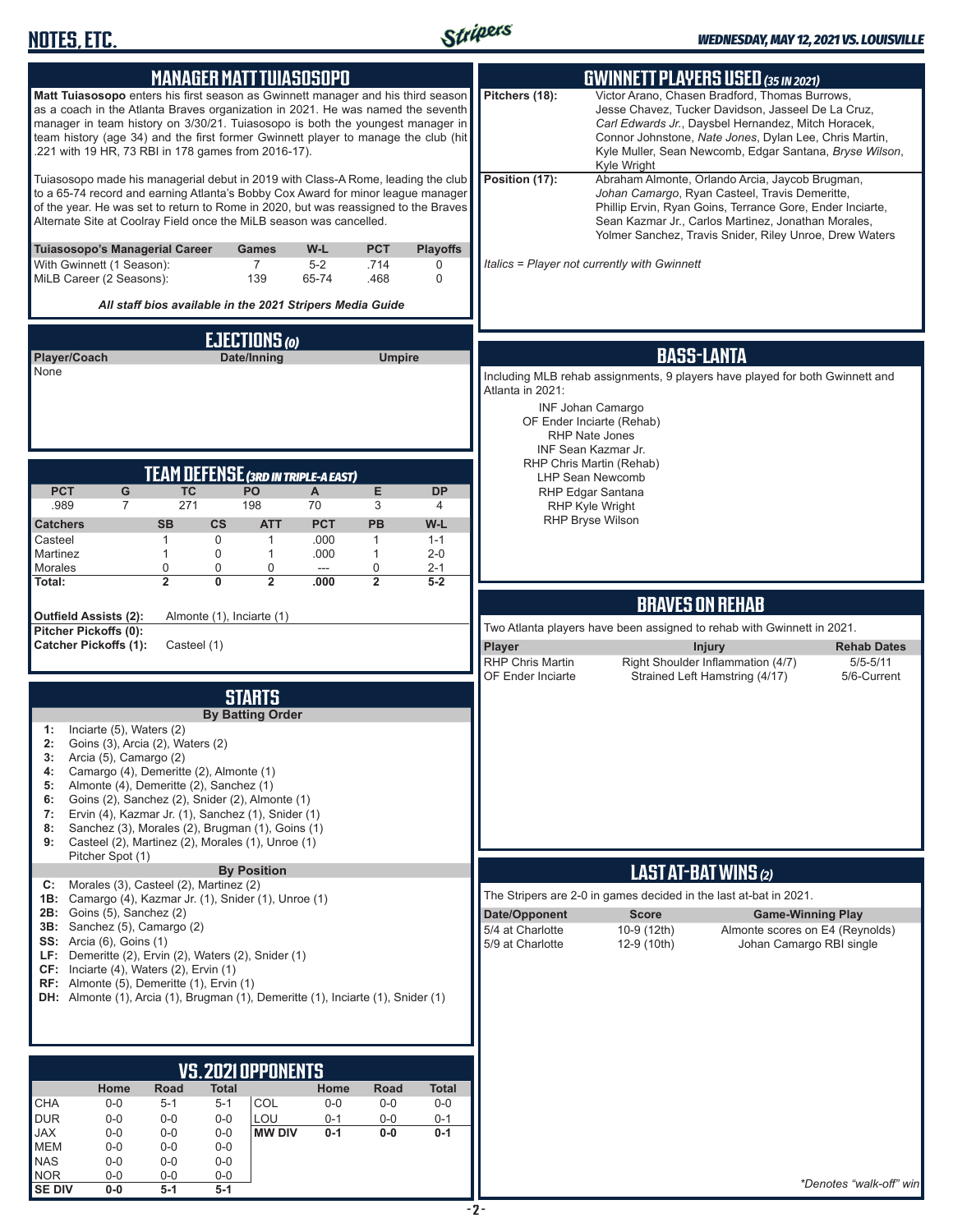## **STARTING PITCHER**



**ON BRAVES 40-MAN ROSTER BIO ON PAGE 37 OF MEDIA GUIDE**

### *WEDNESDAY, MAY 12, 2021 VS. LOUISVILLE*

## **33****TUCKER DAVIDSON**

| B/T: | $\perp$ | <b>BORN:</b> 3/25/96 in Amarillo, TX (age 25)                      |
|------|---------|--------------------------------------------------------------------|
| HT:  | հ-2     | <b>ACQUIRED:</b> Braves' 19th Round Pick in 2016 June draft out of |
| WT:  | 215     | Midland College (Midland, TX).                                     |

*TONIGHT:* Davidson makes his second start of the season in game two of this sixgame series vs. Louisville. It is his sixth career start and appearance with Gwinnett (2-1, 2.42 ERA, 7 ER in 26.0 IP) dating back to 2019. Entering play, he ranks among Triple-A East pitching top 10 in BAA (9th, .130).

*LAST START:* Worked a Triple-A career-high 7.0 IP (3 H, 1 ER, 2 BB, 6 SO) on 5/7 at Charlotte in Gwinnett's record-setting 19-1 win ... Only run allowed came on Mikie Mahtook's solo home run with two outs in the 7th ... Was his most innings pitched since 7/18/19 with Double-A Mississippi vs. Pensacola (8.0 IP, 5 H, 0 R, 0 BB, 9 SO).

*PROSPECTING:* Davidson is currently ranked as the Atlanta Braves' No. 8 prospect by MLB.com and No. 10 prospect by *Baseball America*.

*2021 SPRING TRAINING:* Went 0-0 with a 9.00 ERA (2 ER in 2.0 IP, 2 H, 1 HR, 1 BB, 2 SO) in two relief outings before being optioned to Gwinnett on 3/12.

*2020 SEASON:* Was a member of Atlanta's 60-man player pool and spent the majority of the season at the Alternate Training Site in Gwinnett ... Recalled by the Braves twice, from 9/26-27 and 9/28-30 ... Made his MLB debut as the starting pitcher on 9/26 vs. Boston and took the loss (1.2 IP, 3 H, 7 R, 2 ER, 1 HR, 4 BB, 2 SO) as the Braves fell 8-2 ... Was the 99th former Gwinnett player to make his MLB debut.

*CAREER ACCOLADES:* 2019 Southern League Midseason All-Star (2-4, 1.61 ERA, .206 BAA in 13 first-half starts) ... 2019 Southern League Postseason All-Star, Double-A Mississippi co-Pitcher of the Year, *Baseball America* Double-A All-Star (7-6, 2.03 ERA, .224 BAA in 21 starts) ... 2019 MiLB.com Braves Organization All-Star (8-7, org-best 2.15 ERA, .234 BAA in 25 starts between Mississippi and Gwinnett).

|                                                                            | <b>DAVIDSON'S OVERALL STATS</b> |              |       |       |    |          |            |        |      |  |  |
|----------------------------------------------------------------------------|---------------------------------|--------------|-------|-------|----|----------|------------|--------|------|--|--|
| Year<br>HR.<br><b>SO</b><br>G/GS<br><b>BB</b><br>Team<br><b>ERA</b><br>W-L |                                 |              |       |       |    |          | <b>BAA</b> | WHIP I |      |  |  |
|                                                                            | 2021 Gwinnett (AAA)             | $1 - \Omega$ | 1.29  | 1/1   |    |          | 6          | .130   | 0.71 |  |  |
| MiLB Career:                                                               |                                 | $21-24$      | 2.83  | 92/63 | 16 | 148      | 372        | .250   | 1.31 |  |  |
| MLB Career:                                                                |                                 | $0 - 1$      | 10.80 | 1/1   |    | $\Delta$ |            | .333   | 4.20 |  |  |

| <b>DAVIDSON'S 2021 SPLITS (WITH GWINNETT)</b> |                    |          |                |  |  |  |  |  |  |  |
|-----------------------------------------------|--------------------|----------|----------------|--|--|--|--|--|--|--|
| l Home:                                       | 0-0, -.-- ERA (0G) | Vs. LHB: | .200 BAA, 0 HR |  |  |  |  |  |  |  |
| I Road:                                       | 1-0, 1.29 ERA (1G) | Vs. RHB: | .077 BAA, 1 HR |  |  |  |  |  |  |  |

|         |         |                          |   |           | <b>DAVIDSON VS. LOUISVILLE</b> |   |    |           |           |  |
|---------|---------|--------------------------|---|-----------|--------------------------------|---|----|-----------|-----------|--|
|         | W-L     | ERA                      | G | <b>GS</b> | IP                             | н | ER | <b>HR</b> | <b>BB</b> |  |
| 2021:   | 0-0     | $\overline{\phantom{a}}$ |   |           | 0.0                            |   |    |           |           |  |
| Career: | $0 - 0$ | $\overline{a}$           |   |           | 0.0                            |   |    |           |           |  |

| <b>DAVIDSON'S HIGHS &amp; LOWS</b> |                      |                                      |  |  |  |  |  |  |  |  |  |
|------------------------------------|----------------------|--------------------------------------|--|--|--|--|--|--|--|--|--|
|                                    | <b>Season</b>        | <b>Career (MiLB and MLB)</b>         |  |  |  |  |  |  |  |  |  |
| IP:                                | 7.0 (5/7, GWN @ CLT) | 8.0 (2x, last: 7/18/19, MIS vs. PNS) |  |  |  |  |  |  |  |  |  |
| $\vert$ so:                        | 6 (5/7, GWN @ CLT)   | 10 (6/13/19, MIS vs. MOB)            |  |  |  |  |  |  |  |  |  |
| BB:                                | 2 (5/7, GWN @ CLT)   | 6 (8/3/18, FLA @ FTM)                |  |  |  |  |  |  |  |  |  |
| Iн:                                | 3 (5/7, GWN @ CLT)   | 10 (7/17/18, FLA @ DUN)              |  |  |  |  |  |  |  |  |  |
| <b>IER:</b>                        | 1 (5/7, GWN @ CLT)   | 8 (7/24/18, FLA vs. CHA)             |  |  |  |  |  |  |  |  |  |
| Low-Hit CG:                        |                      | No 9.0-IP CG                         |  |  |  |  |  |  |  |  |  |
| Low-ER CG: --                      |                      | No 9.0-IP CG                         |  |  |  |  |  |  |  |  |  |

| <b>DAVIDSON AT THE PLATE</b> |       |           |   |   |    |    |           |            |           |           |  |
|------------------------------|-------|-----------|---|---|----|----|-----------|------------|-----------|-----------|--|
|                              | AVG.  | <b>AB</b> | R | н | 2B | 3B | <b>HR</b> | <b>RBI</b> | <b>BB</b> | <b>SO</b> |  |
| 12021:                       | $---$ |           |   |   |    |    |           |            |           |           |  |
| Career:                      | 125   | 16        |   |   |    |    |           |            |           |           |  |

|             |            |               |                            |   |              |              |              |   |   |        | <b>DAVIDSON'S 2021 STARTS (ALL LEVELS)</b> |              |                                                          |
|-------------|------------|---------------|----------------------------|---|--------------|--------------|--------------|---|---|--------|--------------------------------------------|--------------|----------------------------------------------------------|
| <b>Team</b> | Date/Opp.  | <b>Result</b> | $\ensuremath{\mathsf{IP}}$ | H | R            | ER HR BB SO  |              |   |   | $NP-S$ | Opp. Starter                               | Result Notes |                                                          |
| <b>GWN</b>  | 5/7 at CLT | W, 1          | 7.0                        | 3 | $\mathbf{1}$ | $\mathbf{1}$ | $\mathbf{1}$ | 2 | 6 | 92-59  | Felix Paulino                              |              | W, 19-1 Gwinnett set club record for largest win margin. |
|             |            |               |                            |   |              |              |              |   |   |        |                                            |              |                                                          |
|             |            |               |                            |   |              |              |              |   |   |        |                                            |              |                                                          |
|             |            |               |                            |   |              |              |              |   |   |        |                                            |              |                                                          |
|             |            |               |                            |   |              |              |              |   |   |        |                                            |              |                                                          |
|             |            |               |                            |   |              |              |              |   |   |        |                                            |              |                                                          |
|             |            |               |                            |   |              |              |              |   |   |        |                                            |              |                                                          |
|             |            |               |                            |   |              |              |              |   |   |        |                                            |              |                                                          |
|             |            |               |                            |   |              |              |              |   |   |        |                                            |              |                                                          |
|             |            |               |                            |   |              |              |              |   |   |        |                                            |              |                                                          |
|             |            |               |                            |   |              |              |              |   |   |        |                                            |              |                                                          |
|             |            |               |                            |   |              |              |              |   |   |        |                                            |              |                                                          |
|             |            |               |                            |   |              |              |              |   |   |        |                                            |              |                                                          |
|             |            |               |                            |   |              |              |              |   |   |        |                                            |              |                                                          |
|             |            |               |                            |   |              |              |              |   |   |        |                                            |              |                                                          |
|             |            |               |                            |   |              |              |              |   |   |        |                                            |              |                                                          |
|             |            |               |                            |   |              |              |              |   |   |        |                                            |              |                                                          |
|             |            |               |                            |   |              |              |              |   |   |        |                                            |              |                                                          |
|             |            |               |                            |   |              |              |              |   |   |        |                                            |              |                                                          |
|             |            |               |                            |   |              |              |              |   |   |        |                                            |              |                                                          |
|             |            |               |                            |   |              |              |              |   |   |        |                                            |              |                                                          |
|             |            |               |                            |   |              |              |              |   |   |        |                                            |              |                                                          |
|             |            |               |                            |   |              |              |              |   |   |        |                                            |              |                                                          |
|             |            |               |                            |   |              |              |              |   |   |        |                                            |              |                                                          |
|             |            |               |                            |   |              |              |              |   |   |        |                                            |              |                                                          |
|             |            |               |                            |   |              |              |              |   |   |        |                                            |              |                                                          |
|             |            |               |                            |   |              |              |              |   |   |        |                                            |              |                                                          |

| <b>STRIPERS STARTING PITCHERS</b> |         |            |    |    |                 |                       |                                                                           |  |  |  |
|-----------------------------------|---------|------------|----|----|-----------------|-----------------------|---------------------------------------------------------------------------|--|--|--|
| <b>Pitcher</b>                    | W-L     | <b>ERA</b> | GS | QS | <b>Team W-L</b> | <b>Run Support</b>    | <b>Last Gwinnett Start</b>                                                |  |  |  |
| Davidson, Tucker                  | 1-0     | 1.29       |    |    | 1-0             | 13.00 RPG (13 Tot.)   | 5/7 at CLT (W, 1): 7.0 IP, 3 H, 1 R, 1 ER, 2 BB, 6 SO, 1 HR (92p/59s)     |  |  |  |
| De La Cruz, Jasseel               | $0-0$   | $-1$       |    |    | $0-0$           | $0.00$ RPG $(0$ Tot.) | ---                                                                       |  |  |  |
| Uohnstone. Connor                 | 1-0     | 0.00       |    |    | 1-0             | $6.00$ RPG $(6$ Tot.) | 5/8 at CLT (W, 1): 5.0 IP, 1 H, 0 R, 0 BB, 5 SO (58p/37s)                 |  |  |  |
| Muller, Kyle                      | $0-0$   | 11.57      |    |    | $2 - 0$         | 4.00 RPG (8 Tot.)     | 5/9 at CLT (ND): 4.0 IP, 7 H, 4 R, 3 ER, 3 BB, 6 SO, 1 HR, 1 WP (84p/52s) |  |  |  |
| Wilson, Bryse                     | 1-0     | 0.00       |    |    | 1-0             | 2.00 RPG (2 Tot.)     | 5/6 at CLT (W, 1): 5.0 IP, 4 H, 0 R, 1 BB, 5 SO (81p/58s)                 |  |  |  |
| Wright, Kyle                      | $0 - 2$ | 5.40       |    |    | $0 - 2$         | 0.50 RPG (1 Tot.)     | 5/11 vs. LOU (L, 2): 5.0 IP, 6 H, 3 R, 3 ER, 2 BB, 5 SO (89p/56s)         |  |  |  |
| Total:                            | $3-1$   | 4.03       |    |    | $5 - 2$         | 4.29 RPG (30 Tot.)    |                                                                           |  |  |  |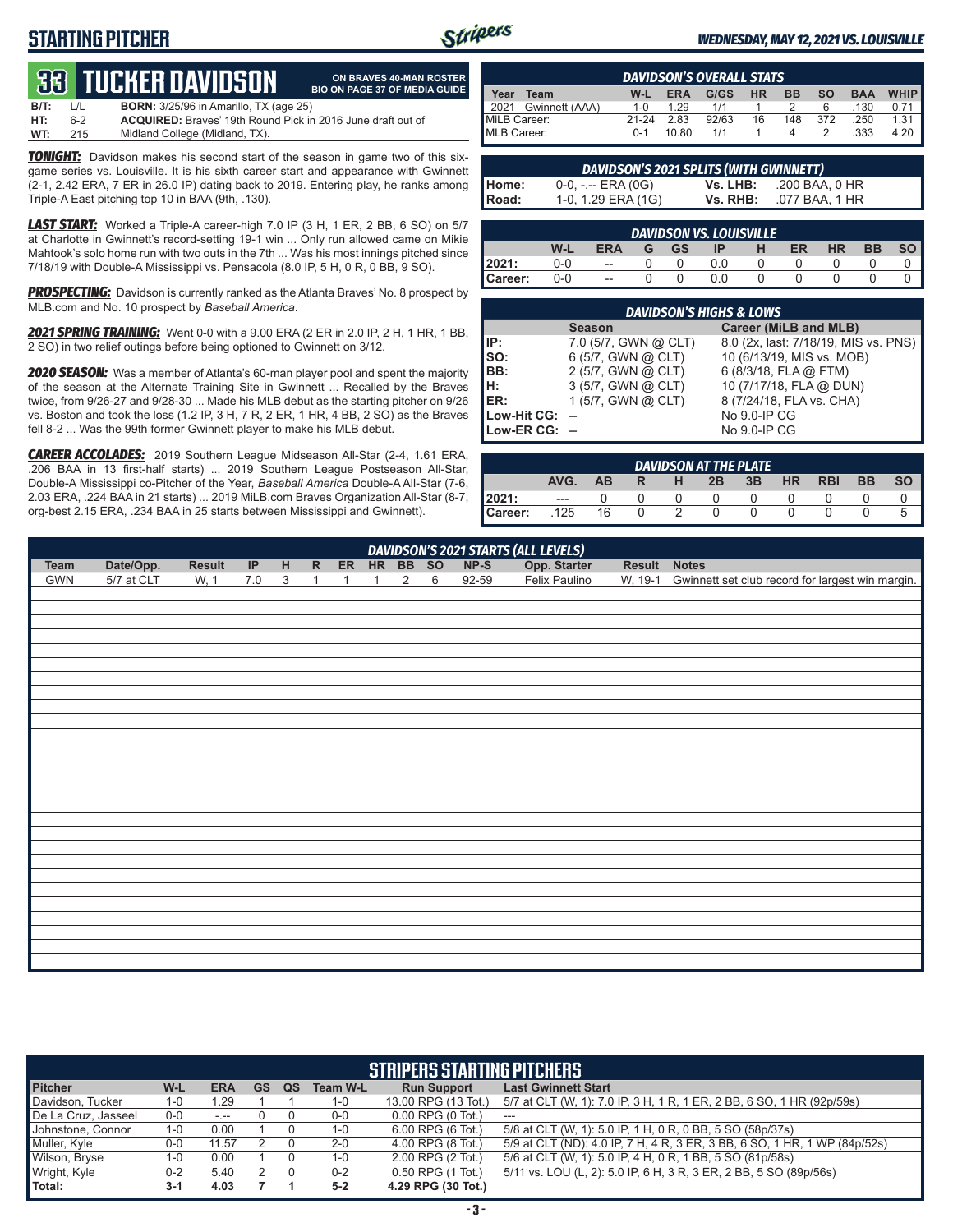

| <b>RELIEF SUMMARY (CURRENT STRIPERS ONLY)</b> |         |                      |   |           |            |               |              |                                                                  |                         |  |  |  |
|-----------------------------------------------|---------|----------------------|---|-----------|------------|---------------|--------------|------------------------------------------------------------------|-------------------------|--|--|--|
| <b>Pitcher</b>                                | W-L     | <b>ERA</b>           | G | <b>GF</b> | <b>HLD</b> | <b>SV/OPP</b> | <b>IR/RS</b> | <b>Last Gwinnett Relief Outing</b>                               | <b>Scoreless Streak</b> |  |  |  |
| Arano, Victor                                 | $0 - 0$ | 4.50                 |   |           | $\Omega$   | 0/1           | 0/0          | 5/11 vs. LOU: 1.0 IP, 2 H, 0 R, 0 BB, 2 SO (14p/10s)             | 1G (1.0 IP)             |  |  |  |
| Bradford, Chasen                              | $0 - 0$ | 3.86                 |   |           | 0          | 0/0           | 2/2          | 5/7 at CLT: 2.0 IP, 0 H, 0 R, 0 BB, 1 SO (18p/12s)               | 1G (2.0 IP)             |  |  |  |
| Burrows, Thomas (L)                           | $0 - 0$ | 1.80                 | 3 |           | 0          | 0/0           | 0/0          | 5/11 vs. LOU: 1.0 IP, 1 H, 1 R, 1 ER, 2 BB, 0 SO (24p/14s)       | 0G                      |  |  |  |
| Chavez, Jesse                                 | $0 - 0$ | 0.00                 |   |           |            | 0/0           | 0/0          | 5/9 at CLT: 1.0 IP, 1 H, 1 R, 0 ER, 0 BB, 2 SO (14p/11s)         | 0G                      |  |  |  |
| De La Cruz. Jasseel                           | $0-0$   | 5.40                 |   |           | 0          | 0/0           | 0/0          | 5/11 vs. LOU: 1.0 IP, 0 H, 0 R, 0 BB, 1 SO (9p/7s)               | 1G (1.0 IP)             |  |  |  |
| Flaa, Jay                                     | $0 - 0$ | $-1 - 1$             |   |           | $\Omega$   | 0/0           | 0/0          | $-$                                                              | ---                     |  |  |  |
| Hernandez, Daysbel                            | $0 - 0$ | 0.00                 |   |           |            | 0/0           | 1/0          | 5/9 at CLT (H, 1): 1.0 IP, 0 H, 0 R, 0 BB, 2 SO (15p/10s)        | 2G (1.1 IP)             |  |  |  |
| Horacek, Mitch (L)                            | $0-0$   | 9.00                 |   |           | 0          | 0/0           | 0/0          | 5/9 at CLT: 1.0 IP, 1 H, 1 R, 1 ER, 1 BB, 1 SO (22p/14s)         | 0G                      |  |  |  |
| Johnstone, Connor                             | $0 - 0$ | 0.00                 |   |           | $\Omega$   | 0/0           | 3/3          | 5/4 at CLT: 3.0 IP, 1 H, 0 R, 0 BB, 1 SO (27p/18s)               | 1G (3.0 IP)             |  |  |  |
| Kelley, Trevor                                | $0 - 0$ | $\sim$ $\sim$ $\sim$ |   |           | $\Omega$   | 0/0           | 0/0          | $- - -$                                                          |                         |  |  |  |
| Lee, Dylan (L)                                | $1 - 0$ | 0.00                 |   |           | 0          | 0/0           | 0/0          | 5/9 at CLT: 2.0 IP, 2 H, 0 R, 0 BB, 2 SO (29p/22s)               | 1G (2.0 IP)             |  |  |  |
| Newcomb, Sean (L)                             | $0 - 0$ | 0.00                 |   |           | $\Omega$   | 0/0           | 0/0          | 5/8 at CLT: 1.0 IP, 0 H, 0 R, 0 BB, 3 SO (12p/9s)                | 2G (2.0 IP)             |  |  |  |
| Santana, Edgar                                | $1 - 0$ | 27.00                |   |           | 0          | 0/1           | 0/0          | 5/9 at CLT (W, 1): 1.0 IP, 2 H, 3 ER, 1 BB, 2 SO, 1 HR (27p/16s) | 0G                      |  |  |  |

| <b>STRIPERS PITCHING BREAKDOWN</b>                                  |         |            |      |    |    |    |           |           |           |  |  |
|---------------------------------------------------------------------|---------|------------|------|----|----|----|-----------|-----------|-----------|--|--|
|                                                                     | W-L     | <b>ERA</b> | ΙP   |    |    | ER | <b>HR</b> | <b>BB</b> | <b>SO</b> |  |  |
| Starters:                                                           | $3-2$   | 4 24       | 34 O | 34 | 19 | 16 | 4         | 15        | 39        |  |  |
| Relievers:                                                          | $2 - 0$ | 3.38       | 32.0 | 24 | 16 | 12 | 4         | 10        | 45        |  |  |
| <b>I</b> Total:                                                     | $5-2$   | 3.82       | 66 O | 58 | 35 | 28 |           | 25        | 84        |  |  |
| IR/Scored: 6/5 (83.3%)<br><b>Saves/Opp: 0/1 (00.0%)</b><br>Holds: 1 |         |            |      |    |    |    |           |           |           |  |  |

### *VICTOR ARANO - RHP - #54:*

- **• 2021 with Atlanta:** Recalled on 5/8, but did not pitch ... Optioned on 5/10.
- **• Spring Training:** 0-1, 34.71 ERA, .538 BAA, 1 SV in 3G with Atlanta.
- **• 2020:** Was a member of Philadelphia's 60-man player pool, but spent the entire year at the Alternate Site in Lehigh Valley ... DFA'd by the Phillies on 1/18.
- **• 2019:** Limited to just 6G with Triple-A Lehigh Valley (2-0, 0.00 ERA in 3G) and Philadelphia (1-0, 3.86 ERA in 3G) ... Was on injured list from 4/20-end of season (right elbow inflammation).
- **• Acquired:** Claimed off waivers from Philadelphia (1/22/21) ... Originally signed by the Los Angeles Dodgers as a non-drafted free agent (4/4/13).
- **• MLB Career:** 3-2, 2.65 ERA, .224 BAA, 3 SV in 73G with Philadelphia (2017-19).

### *CHASEN BRADFORD - RHP - #28:*

- **• Spring Training:** Did not pitch in Atlanta's MLB camp.
- **• 2020:** Re-signed by Seattle to an MiLB deal on 1/15, but was not included on the Mariners' 60-man player pool ... Did not play.
- **• 2019:** Split time between Seattle (0-0, 4.86 ERA, 1 SV in 12G) and Triple-A Tacoma (0-0, 6.75 ERA, 1 SV in 5G).
- **• Acquired:** MiLB FA (3/15/21) ... Originally the New York Mets' 35th round pick in 2011 out of the University of Central Florida.
- **• MLB Career:** 7-0, 3.89 ERA, .253 BAA, 1 SV in 86G with NYM, SEA (2017-19).

### *THOMAS BURROWS - LHP - #49:*

- **• MLB.com Prospect Rankings:** #22 (Braves Top 30).
- **• Spring Training:** 0-1, 6.75 ERA, .222 BAA, 0 SV in 4G with Atlanta.
- **• 2020:** Was an NRI to Braves Spring Training, but not included on 60-man player pool ... Did not play.
- **• 2019:** Went 2-4 with a 4.42 ERA, .221 BAA, and 7 saves (7-for-9) in 43G between Double-A Mississippi and Gwinnett ... Stranded 16 of 17 inherited runners with the Stripers (94.1%) ... Won Atlanta's Bill Lucas Award for community service.
- **• Acquired:** Via trade with Seattle (1/11/17) ... Originally the Mariners' 4th-round pick in 2016 out of the University of Alabama.

### *JESSE CHAVEZ - RHP - #40:*

- **• Spring Training:** 0-0, 14.54 ERA, .429 BAA, 0 SV in 5G with the Los Angeles Angels ... Released on 3/25.
- **• 2020:** Logged 18G with Texas, going 0-0 with a 6.88 ERA and .303 BAA.
- **• 2019:** In 48G (9 starts) with Texas, went 3-5 with a 4.85 ERA, .267 BAA, and 1 save. **• Acquired:** MiLB FA (4/17/21) ... Originally Texas's 42nd round pick in 2002 out of
- Riverside Community College (Riverside, CA). **• MLB Career:** 41-58, 4.52 ERA, .266 BAA, 8 SV in 481G with PIT, ATL, KC, TOR, OAK, LAD, LAA, TEX, CHC (2008-20) ... Made his lone MLB Postseason appearance with the Cubs in 2018 NL Wild Card Game (1.0 IP, 1 H, 0 R, 0 SO).

### *JAY FLAA - RHP - #45:*

- **• 2021 with BAL:** Contract selected by Baltimore on 4/26 and made his MLB debut on 4/27 vs. the NY Yankees (1.1 IP, 2 BB, 1 SO, struck out Aaron Judge) ... Optioned on 4/28, appeared in 1G with Triple-A Norfolk (0-0, 16.20) ... DFA'd on 5/8.
- **• Spring Training:** 0-0, 3.38 ERA, .200 BAA, 0 SV in 3G with Baltimore.
- **• 2020:** Was not on Baltimore's 60-man player pool, did not play.
- **• 2019:** Went 2-5 with a 4.69 ERA, .256 BAA, and 5 SV in 40G (3 starts) between Double-A Bowie and Norfolk (2-3, 5.24 ERA, 4 SV in 29G during Triple-A debut).
- **• Acquired:** Claimed off waivers from Baltimore (5/11/21) ... Originally the Orioles' 6th-round pick in 2015 out of North Dakota State University (Fargo, ND).
- **• MLB Career:** 0-0, 0.00 ERA, .000 BAA, 0 SV in 1G with Baltimore (2021).

### *DAYSBEL HERNANDEZ - RHP - #36:*

- **• MLB.com Prospect Ranks:** #17 (Braves Top 30).
- **• Spring Training:** 0-0, 9.00 ERA, .353 BAA, 0 SV in 6G with Atlanta.
- **• 2020:** Was not on the Braves' 60-man player pool ... Participated in Atlanta's Instructional League at Coolray Field in October.
- **• 2019:** Spent the entire season with Advanced-A Florida, going 5-2 with a 1.71 ERA, .184 BAA, and 7 SV (7-for-10) in 35G ... Named an MiLB.com Braves Org. All-Star.
- **• Acquired:** NDFA (9/13/17) out of Sandino, Cuba.

### *MITCH HORACEK - LHP - #59:*

- **• Spring Training:** Did not pitch in Atlanta's MLB camp.
- **• 2020:** Signed with Minnesota, but was not on the Twins' 60-man player pool.
- **• 2019:** Pitched for both Double-A Hartford (4-0, 2.48 ERA in 34G) and Triple-A Albuquerque (1-1, 18.75 ERA in 12G) in the Colorado Rockies organization.
- **• Acquired:** MiLB FA (3/25/21) ... Originally Baltimore's 9th-round pick in 2013 out of Dartmouth College (Hanover, NH).

### *TREVOR KELLEY - RHP - #43:*

- **• Spring Training:** Did not pitch in Chicago Cubs' MLB camp ... Released on 4/23.
- **• 2020:** Pitched in 4G with Philadelphia, going 0-0 with a 10.80 ERA ... Outrighted on 8/14 and spent the rest of the season at the Phillies Alternate Site.
- **• 2019:** In 52G with Triple-A Pawtucket, went 5-5 with a 1.79 ERA, .216 BAA, and 12 SV ... Was an International League Midseason and Postseason All-Star and a *Baseball America* Triple-A All-Star ... Led IL in appearances and was T-1st in saves ... Made MLB debut on 7/2 at Toronto and logged 10G with Boston (0-3, 8.64 ERA).
- **• Acquired:** MiLB FA (4/28/21) ... Originally Boston's 36th-round pick in 2015 out of the University of North Carolina at Chapel Hill.
- **• MLB Career:** 0-3, 9.26 ERA, .347 BAA, 0 SV in 14G with BOS (2019), PHI (2020).

#### *DYLAN LEE - LHP - #58:*

- **• 2021:** Earned the win in his Stripers' debut on 5/4 at Charlotte (2.0 IP, 1 H, 1 R, 0 ER, 0 BB, 3 SO in 10-9 win in 12 innings).
- **• Spring Training:** 0-0, 0.00 ERA, 0 SV in 2G with Miami ... Released on 3/29.
- **• 2020:** Was a non-roster invite to Marlins Spring Training, but was not on Miami's 60-man player pool ... Did not play.
- **• 2019:** Logged 45G between Double-A Jacksonville (0-3, 1.91 ERA, .176 BAA, 13 SV in 32G) and Triple-A New Orleans (1-3, 4.71 ERA, .329 BAA, 0 SV in 13G).
- **• Acquired:** MiLB FA (4/15/21) ... Originally Miami's 10th-round pick in 2016 out of Cal State Fresno (Fresno, CA).

#### *SEAN NEWCOMB - LHP - #15:*

- **• 2021:** In 7G with Atlanta, is 1-0 with an 8.53 ERA, .280 BAA, and 1 SV ... Optioned to Gwinnett on 5/5 to make room for LHP Max Fried ... Has struck out 5 batters over 2.0 perfect innings in 2G since joining the Stripers.
- **• Spring Training:** 0-0, 1.29 ERA, .227 BAA, 0 SV in 6G (1GS) with Atlanta.
- **• 2020:** Made just 4 starts with the Braves (0-2, 11.20 ERA) ... Spent most of the year at the Alternate Training Site at Coolray Field.
- **• Acquired:** Via trade with the Los Angeles Angels in exchange for SS Andrelton Simmons (11/12/15) ... Originally the Angels' 1st-round pick (15th overall) in 2014 out of the University of Hartford (West Hartford, CT).
- **• MLB Career:** 23-23, 4.24 ERA, .243 BAA, 2 SV in 116G (57GS) with Atlanta (2017- 21) ... In 6G during the 2018-19 Postseasons, went 1-0 with a 1.08 ERA.

### *EDGAR SANTANA - RHP - #37:*

- **• 2021:** Recalled from the Alternate Training Site on 4/30 ... In 4G with Atlanta, went 0-0 with a 6.00 ERA (2 ER in 3.0 IP) ... Optioned to Gwinnett on 5/7 ... Won his Stripers debut on 5/9 at CLT despite a blown save (1.0 IP, 2 H, 3 ER, 1 HR).
- **• Spring Training:** 0-0, 10.80 ERA, .323 BAA, 0 SV in 7G with Pittsburgh ... Optioned to the Pirates' Alternate Site on 3/23, DFA'd on 4/5.
- **• Injury Report:** Didn't pitch in affiliated baseball from 2019-20 ... Underwent right elbow UCL reconstruction surgery in March 2019.
- **• Acquired:** Via trade with Pittsburgh (4/9/21) ... Originally signed by Pittsburgh as a NDFA (10/12/13) out of Puerto Plata, Dominican Republic.
- **• MLB Career:** 3-4, 3.40 ERA, .243 BAA, 0 SV in 92G with PIT, ATL (2017-18, 2020).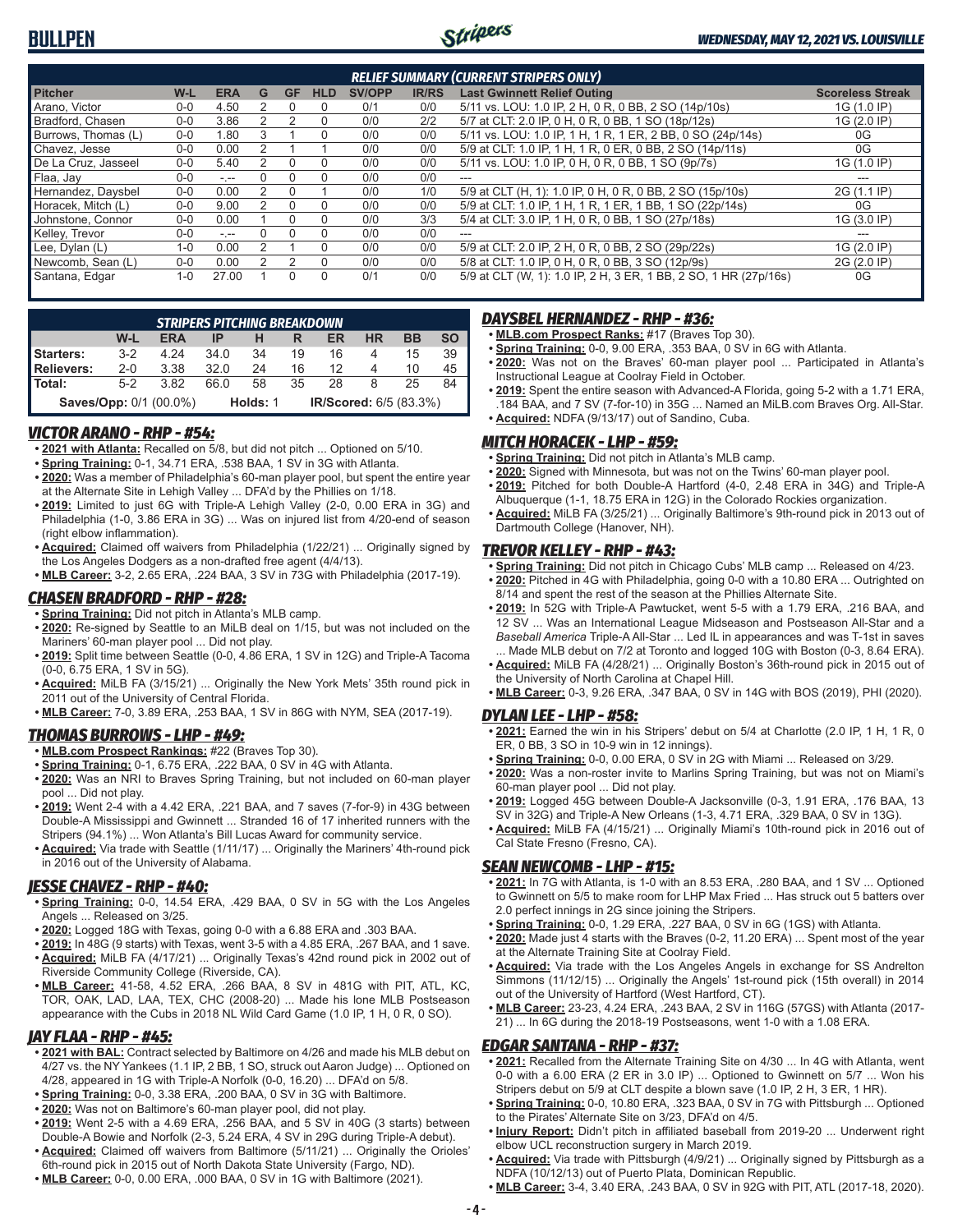| <b>OFFENSE</b>  |                           |                 |                                        | Stripers   |                                                                      |          |  |       |  |  | <b>WEDNESDAY, MAY 12, 2021 VS. LOUISVILLE</b> |
|-----------------|---------------------------|-----------------|----------------------------------------|------------|----------------------------------------------------------------------|----------|--|-------|--|--|-----------------------------------------------|
| TOTAL:          | 266, 15 HR, 877 OPS RISP: |                 | 313, 4 HR, 920 OPS <b>RUNS/INNING:</b> |            | $\begin{array}{cccccccccccccccccc} &1&2&3&4&5&6&7&8&9&X \end{array}$ |          |  |       |  |  | <b>TOT</b>                                    |
| Vs. LHP:        | 246, 9 HR, 888 OPS        | <b>RISP/20:</b> | 250, 1 HR, 686 OPS Stripers:           |            |                                                                      | 10 3 3 3 |  | 6 5 5 |  |  | 58                                            |
| <b>Vs. RHP:</b> | 282, 6 HR, .866 OPS       | LOADED:         | 231, 1 HR, 753 OPS                     | Opponents: | 6                                                                    |          |  |       |  |  |                                               |

| <b>HOME RUNS</b> |                |                |                |           |          |                |          |                        |                                                     |                | <b>MULTI-GAMES</b> |             |  |  |  |
|------------------|----------------|----------------|----------------|-----------|----------|----------------|----------|------------------------|-----------------------------------------------------|----------------|--------------------|-------------|--|--|--|
| Player           | 1 <sub>R</sub> | 2R             | 3R             | <b>GS</b> | Tot.     |                |          | Off LH Off RH Team W-L | <b>Last HR with Gwinnett</b>                        | Hit            | <b>RBI</b>         | <b>HR</b>   |  |  |  |
| Almonte          | 0              |                |                |           |          | 0              |          | $1 - 0$                | 5/7/21 at CLT, GS (RH Felix Paulino)                | $\overline{2}$ |                    |             |  |  |  |
| Arcia            | 4              |                | 0              | $\Omega$  | 5        |                |          | $2 - 1$                | 5/9/21 at CLT, 1R (LH Hunter Schryver), 3rd of Game | 3              | $\overline{2}$     |             |  |  |  |
| Brugman          | $\Omega$       |                |                |           | $\Omega$ | 0              | $\Omega$ | $0 - 0$                |                                                     | $\Omega$       | 0                  |             |  |  |  |
| Camargo          | 2              | 0              |                | 0         | 3        | 3              | $\Omega$ | $1 - 1$                | 5/8/21 at CLT, 1R (LH Nik Turley), 2nd of Game      | $\overline{2}$ | $\overline{2}$     |             |  |  |  |
| Casteel          | $\Omega$       | 0              | 0              | 0         | $\Omega$ | $\Omega$       | $\Omega$ | $0 - 0$                |                                                     | $\overline{2}$ | $\Omega$           | 0           |  |  |  |
| Demeritte        |                | $\overline{2}$ |                |           | 3        | $\overline{2}$ |          | $3-0$                  | 5/9/21 at CLT, 2R (LH Kyle Kubat)                   | $\overline{2}$ | C                  | 0           |  |  |  |
| Ervin            | U              |                |                |           |          | 0              | $\Omega$ | $0 - 0$                |                                                     | $\Omega$       |                    | $\Omega$    |  |  |  |
| Goins            |                | 0              | 0              | 0         |          |                | $\Omega$ | $1 - 0$                | 5/4/21 at CLT, 1R (LH Kyle Kubat)                   | $\overline{2}$ | $\Omega$           | 0           |  |  |  |
| Gore             | $\Omega$       | $\Omega$       | 0              | $\Omega$  | $\Omega$ | 0              | $\Omega$ | $0 - 0$                |                                                     |                | $\Omega$           | 0           |  |  |  |
| Inciarte         | $\Omega$       | 0              | 0              | 0         | $\Omega$ | $\Omega$       | $\Omega$ | $0 - 0$                | ---                                                 | $\Omega$       | 0                  | $\mathbf 0$ |  |  |  |
| Kazmar Jr.       | 0              | 0              | 0              | 0         |          | 0              | $\Omega$ | $0 - 0$                | 8/9/19 at SWB, 2R (Brody Koerner)                   | 0              | 0                  | 0           |  |  |  |
| Martinez         | $\Omega$       |                | 0              |           | $\Omega$ | 0              | $\Omega$ | $0 - 0$                |                                                     |                | $\Omega$           | $\Omega$    |  |  |  |
| <b>Morales</b>   | $\Omega$       | $\Omega$       |                | $\Omega$  |          | $\Omega$       |          | $1 - 0$                | 5/7/21 at CLT, 3R (RH Joe De Carlo)                 |                |                    | 0           |  |  |  |
| Sanchez          | $\Omega$       | 0              | 0              |           |          | $\Omega$       | $\Omega$ | $0 - 0$                |                                                     | $\overline{2}$ |                    | 0           |  |  |  |
| Snider           |                | $\Omega$       | 0              | 0         |          | $\Omega$       |          | $1 - 0$                | 5/7/21 at CLT, 1R (RH Felix Paulino)                | $\Omega$       | 0                  | 0           |  |  |  |
| Unroe            | 0              | 0              | 0              | 0         | $\Omega$ | 0              | $\Omega$ | $0 - 0$                | 7/19/19 vs. ROC, 1R (RH Drew Hutchison)             | 0              | $\mathbf 0$        | 0           |  |  |  |
| Waters           | $\Omega$       |                | 0              |           |          | 0              | $\Omega$ | $0 - 0$                | 8/31/19 at DUR, 1R (LH Josh Fleming)                | $\overline{2}$ | 0                  | 0           |  |  |  |
| Total:           | 9              | 3              | $\overline{2}$ |           | 15       |                |          |                        |                                                     |                |                    |             |  |  |  |

|                                                                                                                                                                               |       |           |                      | <b>HOME RUN VARIANTS</b> |    |           |                | <b>HITTING STREAKS (10-PLUS GAMES)</b> |                                        |              |  |  |  |
|-------------------------------------------------------------------------------------------------------------------------------------------------------------------------------|-------|-----------|----------------------|--------------------------|----|-----------|----------------|----------------------------------------|----------------------------------------|--------------|--|--|--|
| Back-to-Back Homers (1x):<br>Almonte (GS) / Snider, 5/7 at CLT (1st Inning)<br>Back-to-Back-to-Back Homers (1x):<br>Arcia (2R) / Camargo / Demeritte, 5/8 at CLT (6th Inning) |       |           |                      |                          |    |           |                | <b>Player</b>                          | Length/Dates                           | <b>Stats</b> |  |  |  |
|                                                                                                                                                                               |       |           |                      |                          |    |           |                |                                        |                                        |              |  |  |  |
|                                                                                                                                                                               |       |           |                      |                          |    |           |                |                                        |                                        |              |  |  |  |
|                                                                                                                                                                               |       |           | <b>PINCH HITTERS</b> |                          |    |           |                |                                        | <b>ON-BASE STREAKS (20-PLUS GAMES)</b> |              |  |  |  |
| Player                                                                                                                                                                        | AVG.  | <b>AB</b> | н                    | 2B                       | 3B | <b>HR</b> | <b>RBI</b>     | <b>Player</b>                          | Length/Dates                           | <b>Stats</b> |  |  |  |
| Almonte                                                                                                                                                                       | 1.000 |           |                      | $\Omega$                 | 0  | 0         | $\overline{2}$ |                                        |                                        |              |  |  |  |
| Ervin                                                                                                                                                                         | .000  |           |                      | $\Omega$                 | 0  | 0         | $\mathbf 0$    |                                        |                                        |              |  |  |  |
| Gore                                                                                                                                                                          | 1.000 |           |                      | $\Omega$                 | 0  | $\Omega$  | $\Omega$       |                                        |                                        |              |  |  |  |
| Snider                                                                                                                                                                        | .000  |           |                      | $\Omega$                 | 0  | $\Omega$  | $\Omega$       |                                        |                                        |              |  |  |  |
| Unroe                                                                                                                                                                         | .000  |           | 0                    | $\Omega$                 | 0  | 0         | $\Omega$       |                                        |                                        |              |  |  |  |

| <b>BATTER'S BOX (CURRENT STRIPERS ONLY)</b> |                                     |             |                          |                          |  |  |  |  |  |  |  |
|---------------------------------------------|-------------------------------------|-------------|--------------------------|--------------------------|--|--|--|--|--|--|--|
| <b>Player</b>                               | <b>Season with GWN</b>              | 5/9 vs. LOU | <b>Active Hit Streak</b> | <b>Current Homestand</b> |  |  |  |  |  |  |  |
| Almonte, Abraham                            | .333, 1 HR, 11 RBI, 2 SB, 1.026 OPS | $0 - 4$     | $-1G$                    | $.000(0-4)$              |  |  |  |  |  |  |  |
| Arcia, Orlando                              | .355, 5 HR, 8 RBI, 0 SB, 1.271 OPS  | $1 - 4$     | 7G (Since 5/4)           | $.250(1-4)$              |  |  |  |  |  |  |  |
| Brugman, Jaycob                             | .000, 0 HR, 0 RBI, 0 SB, .000 OPS   | <b>DNP</b>  | $-1G$                    | ---                      |  |  |  |  |  |  |  |
| Casteel, Ryan                               | .500, 0 HR, 1 RBI, 0 SB, 1.181 OPS  | <b>DNP</b>  | 2G (Since 5/5)           | $- - -$                  |  |  |  |  |  |  |  |
| Demeritte, Travis                           | .286, 3 HR, 8 RBI, 1 SB, 1.162 OPS  | <b>DNP</b>  | 2G (Since 5/8)           | ---                      |  |  |  |  |  |  |  |
| Ervin, Phillip                              | .188. 0 HR. 3 RBI. 1 SB. .597 OPS   | $0 - 1$     | $-1G$                    | $.000(0-1)$              |  |  |  |  |  |  |  |
| Goins, Ryan                                 | .217. 1 HR. 2 RBI. 0 SB. .725 OPS   | $0 - 3$     | $-2G$                    | $.000(0-3)$              |  |  |  |  |  |  |  |
| Gore, Terrance                              | .667, 0 HR, 0 RBI, 1 SB, 1,333 OPS  | <b>DNP</b>  | 1G (Since 5/7)           | $---$                    |  |  |  |  |  |  |  |
| Inciarte, Ender                             | .222, 0 HR, 1 RBI, 0 SB, .633 OPS   | $0 - 3$     | $-1G$                    | $.000(0-3)$              |  |  |  |  |  |  |  |
| Kazmar Jr., Sean                            | .000, 0 HR, 0 RBI, 0 SB, .000 OPS   | $0 - 3$     | $-1G$                    | $.000(0-3)$              |  |  |  |  |  |  |  |
| Martinez, Carlos                            | .300, 0 HR, 1 RBI, 0 SB, .600 OPS   | <b>DNP</b>  | 2G (Since 5/4)           | $\hspace{0.05cm} \ldots$ |  |  |  |  |  |  |  |
| Morales, Jonathan                           | .154. 1 HR. 5 RBI. 0 SB. .538 OPS   | $0 - 3$     | $-2G$                    | $.000(0-3)$              |  |  |  |  |  |  |  |
| Sanchez, Yolmer                             | .233. 0 HR. 4 RBI. 0 SB. .690 OPS   | $0 - 3$     | $-2G$                    | $.000(0-3)$              |  |  |  |  |  |  |  |
| Snider, Travis                              | .222, 1 HR, 2 RBI, 0 SB, 1.255 OPS  | $0 - 1$     | $-1G$                    | $.000(0-1)$              |  |  |  |  |  |  |  |
| Unroe, Riley                                | .000, 0 HR, 0 RBI, 1 SB, .125 OPS   | <b>DNP</b>  | $-2G$                    | $--$                     |  |  |  |  |  |  |  |
| <b>Waters, Drew</b>                         | .250, 0 HR, 1 RBI, 2 SB, .586 OPS   | $2-4$ , SB  | 1G (Since 5/11)          | $.500(2-4)$ , SB         |  |  |  |  |  |  |  |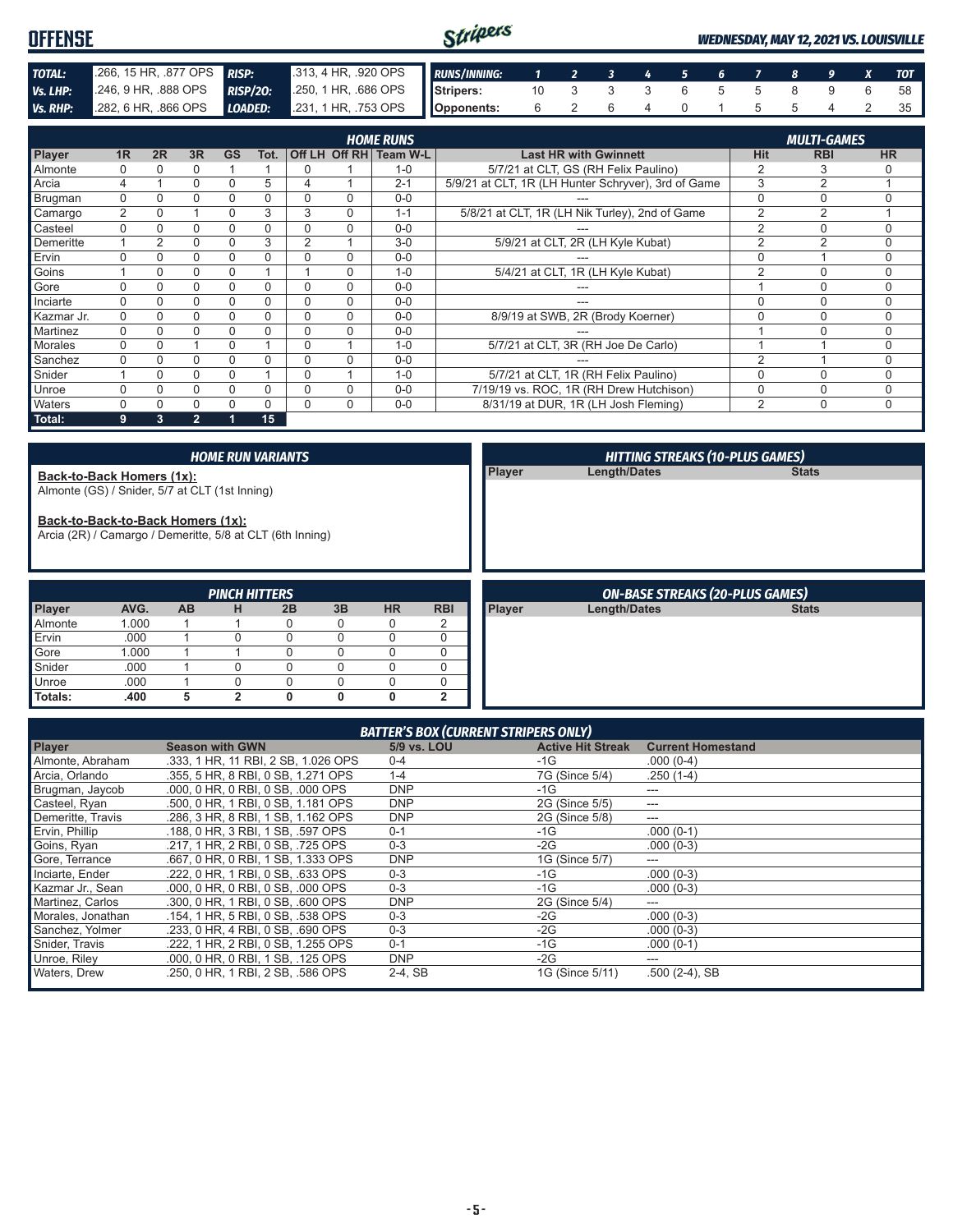### *ABRAHAM ALMONTE - OF - #7*

- **• Leaderboard:** As of 5/12, ranks among Triple-A East leaders in RBI (4th, 11), R (T-4th, 8), SB (T-5th, 2), and BB (T-7th, 7).
- **• 2021:** Plated the go-ahead RBI with a 12th-inning double on 5/4 at CLT, scored eventual decisive run on an error (won 10-9) ... Set a new single-game career high with 6 RBI on 5/7 at CLT (3-for-5, grand slam, 4 R).
- **• Spring Training:** .156, 3 2B, 1 3B, 3 R, 1 RBI, 1 SB, .595 OPS in 17G with Atlanta.
- **• 2020:** Played 7G with San Diego, batting .091 (1-for-11, 1 SB).
- **• Acquired:** MLB FA (10/30/20) ... Outrighted to the Braves Alternate Site on 3/26 ... Originally signed by the New York Yankees as a NDFA (7/2/05).
- **• MLB Career:** .237, 58 2B, 13 3B, 18 HR, 97 RBI, 25 SB in 376G with SEA, SD, CLE, KC, and ARI (2013-20).

#### *ORLANDO ARCIA - INF - #13*

- **• Leaderboard:** As of 5/12, ranks among Triple-A East leaders in HR (1st, 5), TB (2nd, 26), R (T-2nd, 9), XBH (T-5th, 5), H (T-6th, 11), SLG (8th, .839),
- **• 2021:** Has hit safely in all 7G with Gwinnett (.355, 5 HR, 9 R, 8 RBI, 1.271 OPS) ... On 5/9 at CLT, tied Gwinnett's single-game homer record with 3 solo blasts (3-for-4, 4 R, 4 RBI) ... Was the 3rd player in GWN history to homer three times.
- **• 2021 in MLB:** Was on Milwaukee's Opening Day roster and batted .091 (1-for-11, 1 RBI) in 4G before being traded to Atlanta on 4/6 (sent to Braves Alternate Site).
- **• Spring Training:** .191, 4 2B, 4 R, 6 RBI, .517 OPS in 19G with Milwaukee. **• 2020:** Spent 59 games with the Brewers, batting .260 (10 2B, 1 3B, 5 HR, 22 R, 20
- RBI, 2 SB) ... Played in 2 Postseason games (.143, 1-for-7, 1 HR, 2 RBI). **• Acquired:** Via trade with Milwaukee in exchange for RHP Chad Sobotka and RHP
- Patrick Weigel (4/6/21) ... Originally signed by Milwaukee as a NDFA (10/22/10). **• MLB Career:** .244, 69 2B, 7 3B, 42 HR, 180 RBI, 39 SB in 542G with Milwaukee
- (2016-21) ... Played in the Postseason from 2018-20 (.295, 4 HR, 6 RBI in 13G).

### *JAYCOB BRUGMAN - OF - #14*

- **• Spring Training:** Did not play in Atlanta's MLB camp.
- **• 2020:** Was a non-roster invitee with the Chicago White Sox, but was not included on the 60-man player pool and did not play.
- **• 2019:** Hit .279 (22 2B, 1 3B, 24 HR, 66 RBI, .955 OPS) in 81 Triple-A games, playing for Norfolk (3G, released by Baltimore on 5/24) and Tacoma (78G, signed by Seattle on 6/1) ... 23 of his career-high 24 blasts came with the Rainiers.
- **• Acquired:** MiLB FA (12/26/20) ... Originally Oakland's 17th-round pick in 2013 out of Brigham Young University (Provo, UT).
- **• MLB Career:** .266, 2 2B, 0 3B, 3 HR, 12 RBI, 1 SB in 48G with Oakland (2017).

### *RYAN CASTEEL - C - #9*

- **• Spring Training:** Did not play in Atlanta's MLB camp.
- **• 2020:** Was not on the Braves' 60-man player pool, did not play.
- **• 2019:** Played 118G with Double-A Mississippi, batting .263 (21 2B, 2 3B, 21 HR, 73 RBI, .811 OPS) ... Ranked 2nd in the Southern League in homers and RBI, 3rd in slugging (.477) ... Was his 2nd career 20-homer season (hit 22 in 2013).
- **• Acquired:** MiLB FA (3/14/21) ... Originally Colorado's 17th-round pick in 2010 out of Cleveland State Community College (Cleveland, TN).

### *TRAVIS DEMERITTE - OF - #12*

- **• Leaderboard:** As of 5/12, ranks among Triple-A East leaders in HR (T-6th, 3) and RBI (T-8th, 8).
- **• Opening Night Record:** On 5/4 at CLT, tallied 5 RBI (3-for-6, HR) to set a GWN Opening Night record (Johan Camargo had 4 RBI on 4/6/17 vs. DUR).
- **• 2021:** Outrighted to Gwinnett on 2/21 and signed to a MiLB contract.
- **• Spring Training:** .133, 0 HR, 3 RBI, 1 SB, .467 OPS in 14G with Atlanta.
- **• 2020:** Hit .172 with 1 2B, 4 RBI in 18G with Detroit ... DFA'd on 2/5/21.
- **• 2019:** Made his Triple-A debut with Gwinnett and was an IL All-Star (.286, 20 HR, 73 RBI, .944 OPS in 96G) ... Has 1 of the 9 20-HR seasons in GWN history ... Traded to Detroit on 7/31, made his MLB debut (.225, 3 HR, 10 RBI in 48G).
- **Acquired:** Off Waivers from Detroit (2/12/21) ... Originally Texas' 1st-round pick (30th overall) in 2013 out of Winder-Barrow High School (Winder, GA).
- **• MLB Career:** .217, 8 2B, 2 3B, 3 HR, 14 RBI, 3 SB with Detroit (2019-20).

### *PHILLIP ERVIN - OF - #18*

- **• 2021:** DFA'd on 3/28, outrighted to the Braves Alternate Site on 4/3.
- **• Spring Training:** .276, 0 HR, 2 RBI, 1 SB, .647 OPS in 18G with Atlanta.
- **• 2020:** Between Cincinnati and Seattle, hit .149 with 3 2B, 4 RBI, 1 SB in 37G ... DFA'd by the Reds (8/28), Mariners (12/16), and Chicago Cubs (2/20/21).
- **• Acquired:** Off waivers from the Chicago Cubs (2/22/21) ... Originally Cincinnati's 1st-round pick (27th overall) in 2013 out of Samford University (Homewood, AL).
- **• MLB Career:** .247, 26 2B, 8 3B, 17 HR, 68 RBI, 15 SB in 237G with CIN, SEA (2017-20) ... Talled 7 of his 8 career triples in 2019 (ranked 7th in NL).

### *RYAN GOINS - INF - #8*

- **• 2021:** Hit Gwinnett's first homer of the season on 5/4 at CLT (opposite field, solo). **• Spring Training:** .391, 2 2B, 0 HR, 5 RBI, 0 SB, .960 OPS in 16G with Atlanta.
- **• 2020:** Played in 14G with the Chicago White Sox, batting .000 (0-for-9, 4 R) ... Spent most of the year at the Alternate Site in Schaumburg, IL.
- **• Acquired:** MiLB FA (2/25/21) ... Originally Toronto's 4th-round pick in 2009 out of Dallas Baptist University (Dallas, TX).
- **• MLB Career:** .228, 71 2B, 12 3B, 22 HR, 158 RBI in 555G with TOR, KC, CWS (2013-20) ... Played for TOR in 2015, 2016 Postseason (.146, 1 HR, 5 RBI in 14G).

### *TERRANCE GORE - OF - #5*

- **• Spring Training:** Did not play in Atlanta's MLB camp.
- **• 2020:** Logged 2G in his lone season with the Los Angeles Dodgers (0 PA).
- **• 2019:** With Kansas City, hit .275 (2 2B, 1 3B, 13 R, 1 RBI, 13 SB) in 37G ... All numbers were career highs (has just 1 hit in 19 plate appearances in his other 6 MLB seasons).
- **• Acquired:** MiLB FA (2/18/21) ... Originally Kansas City's 20th-round pick in 2011 out of Gulf Coast Community College (Panama City, FL).
- **• MLB Career:** .224, 2 2B, 1 3B, 0 HR, 1 RBI, 40 SB in 102G with KC, CHC, LAD (2014-20) ... Played in the Postseason with KC (2014-15) and CHC (2018), going 0-for-2 with 3 R, 5 SB ... Won World Series with the Royals in 2015.

### *ENDER INCIARTE - OF - #56*

**• MLB Rehab:** Assigned to rehab on 5/6 ... On Atlanta's 10-day IL since 4/17 (strained left hamstring) ... Batting .222 (4-for-18, 2 2B, 2 R, 1 RBI) in 5G with Gwinnett.

- **• 2021 with Atlanta:** Was on the Braves' Opening Day roster, batted .294 (1 2B, 3 R) in 12G prior to suffering the hamstring injury on 4/16 at Chicago.
- **• Spring Training:** .176, 1 2B, 5 R, 1 RBI, 1 SB in 13G with Atlanta.
- **• 2020:** In 46G with the Braves, hit .190 (2 2B, 1 3B, 1 HR, 17 R, 10 RBI, 4 SB).
- **• Acquired:** Via trade with Arizona (12/9/15) ... Originally signed by the D-backs as a NDFA (5/25/08) out of Maracaibo, Venezuela.
- **• MLB Career:** .282, 137 2B, 28 3B, 40 HR, 253 RBI, 117 SB in 817G with Arizona (2014-15) and Atlanta (2016-21) ... Played in 2018 Postseason (.231, 3-for-13).

### *SEAN KAZMAR JR. - INF - #4*

- **• Gwinnett Career:** Batting .268 (620-for-2313, 127 2B, 12 3B, 37 HR, 279 R, 270 RBI, 23 SB) in 668 games over 8 seasons ... Leads Gwinnett in career G, AB, H, TB (882), 2B, R, RBI ... Ranks 2nd in career 3B (12) ... Ranks 4th in career HR (37).
- **• 600 Club:** His 620 hits are 4th-most in Richmond/Gwinnett history (Larry Whisenton leads with 657 hits) ... Is one of 5 players in RICH/GWN history with 600 hits.
- **• 2021 with Atlanta:** Contract selected on 4/17, has spent 2 stints with Atlanta (4/17- 4/23, 5/4-5/7), going 0-for-2 ... Pinch hit on 4/17 at the Chicago Cubs, marking his first MLB appearance in 4,589 days since 9/23/08 with San Diego ... The last player with a bigger gap between MLB appearances was Ralph Winegarner (13 years, 14 days between 6/23/36 with CLE and 7/7/49 with STL).
- **• Spring Training:** .409, 3 HR, 9 RBI, 0 SB, 1.415 OPS in 25G with Atlanta.
- **• 2020:** Was an NRI to Braves Spring Training, but not on 60-man player pool.
- **• Acquired:** MiLB FA (12/7/20) ... Originally San Diego's 5th-round pick in 2004 out of the College of Southern Nevada.
- **• MLB Career:** .195, 1 2B, 0 3B, 0 HR, 2 RBI in 22G with San Diego (2008) and Atlanta (2021).

### *CARLOS MARTINEZ - C - #34*

- **• 2021:** Has hit safely in each of his first 2 career Triple-A games (1-for-6 on 5/4 at CLT, 2-for-4 on 5/6 at CLT).
- **• Spring Training:** Did not play in Atlanta's MLB camp.
- **• 2020:** Was not on the Braves' 60-man player pool, did not play.
- **• 2019:** Played 63G for Double-A Mississippi, batting .198 (4 2B, 2 HR, 15 RBI, 3 SB) ... Joined Gwinnett for the IL Postseason on 9/6, but did not play. **• Acquired:** NDFA (11/21/12) out of Cartagena, Colombia.
- 

#### *JONATHAN MORALES - C - #20*

- **• 2021:** Tied his single-game career high with 5 RBI on 5/7 at CLT, going 2-for-6 with a 3-run HR (1) in the 9th.
- **• Spring Training:** .250, 0 HR, 1 RBI, 0 SB, 1.200 OPS in 12G with Atlanta.
- **• 2020:** Spent entire year at Braves Alternate Site in Gwinnett (no MLB debut) ... Played for Caguas of the Puerto Rican Winter League (.394, 3 HR, 9 RBI in 13G), earning PWL Postseason All-Star honors.
- **• 2019:** Hit .240 (13 2B, 2 HR, 27 R, 25 RBI) in 80G between Double-A Mississippi and Gwinnett ... Logged 1 game during the IL Playoffs (0-for-1, BB).
- **• Acquired:** Braves' 25th-round pick in 2015 out of Miami-Dade Community College.

### *YOLMER SANCHEZ - INF - #2*

- **• Spring Training:** .190, 0 XBH, 2 RBI, 1 SB, .451 OPS in 15G with Baltimore ... DFA'd on 3/27, released on 3/30.
- **• 2020:** Played 11G with the Chicago White Sox, batting .313 (3 2B, 1 HR, 1 RBI, 1.164 OPS) ... Made his MLB Postseason debut in the ALWCS (1G, no at-bat).
- **• Acquired:** MiLB FA (3/31/21) ... Originally a NDFA with Chi. White Sox (5/29/09). **• MLB Career:** .245, 113 2B, 24 3B, 32 HR, 215 RBI, 30 SB in 657G with the Chicago White Sox (2014-20).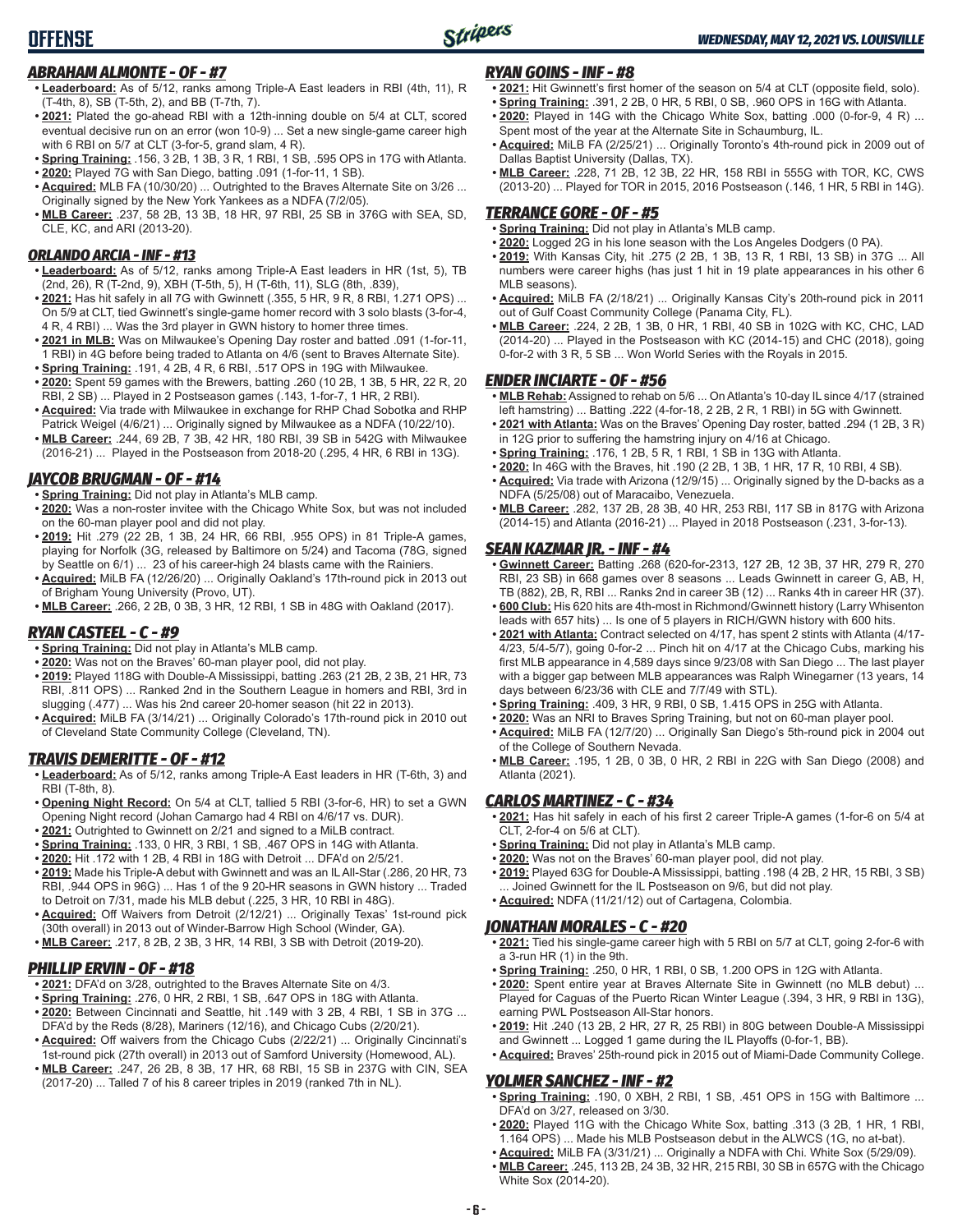### **OFFENSE**

### *TRAVIS SNIDER - INF - #26*

- **• Leaderboard:** As of 5/12, ranks tied for 5th in Triple-A East in walks (8).
- **• Spring Training:** Did not play in Atlanta's MLB camp.
- **• 2020:** Signed by Miami on 7/24 and reported to the Marlins' Alternate Site in Jupiter, FL, but was released on 8/27 and did not reach the Majors.
- **• 2019:** Played for Triple-A Reno in Arizona's system (.294, 22 2B, 4 3B, 11 HR, 41 RBI, 3 SB, .899 OPS in 93G).
- **• Acquired:** MiLB FA (2/26/21) ... Originally Toronto's 1st-round pick (14th overall) in 2006 out of Henry M. Jackson High School (Mill Creek, WA).
- **• MLB Career:** .244, 100 2B, 7 3B, 54 HR, 212 RBI, 22 SB in 630G with TOR, PIT (2008-15) ... Played for PIT in the Postseason from 2013-15 (.250, 1-for-4 in 3G).

### *RILEY UNROE - INF - #1*

- **• Spring Training:** Did not play in Atlanta's MLB camp.
- **• 2020:** Was not on Braves' 60-man player pool ... Played for Brisbane in Australian Baseball League (.176, 0 HR, 3 R, 0 RBI in 6G).
- **• 2019:** Played for Advanced-A Florida, Double-A Mississippi, and Gwinnett, batting .281 (22 2B, 3 3B, 9 HR, 59 R, 60 RBI, 14 SB) in 128G ... Named Florida State League Midseason All-Star, Southern League Player of the Week (9/2/19), and MiLB.com Braves Organization All-Star.
- **• Acquired:** 2018 Rule 5 (LAA) ... Originally Tampa Bay's 2nd-round pick in 2013 out of Desert Ridge High School (Mesa, AZ).

### *DREW WATERS - OF - #11*

- **• MLB.com Prospect Ranks:** #2 (Braves Top 30), #29 (Top 100 Prospects).
- **• Spring Training:** .500, 1 2B, 0 HR, 2 RBI, 1 SB in 4G with Atlanta.
- **• 2020:** Spent entire year at Braves Alternate Site in Gwinnett (no MLB debut).
- **• 2019:** Hit .309/.360/.459, 40 2B, 9 3B, 7 HR, 80 R, 52 RBI, 16 SB in 134G with Double-A Mississippi and Gwinnett ... Won Southern League Batting Title (.319, best in MIS history) and Most Valuable Player (1st in MIS history) ... Ranked among MiLB top 5 in doubles (T-3rd, 40) and hits (5th, 163).
- **• Acquired:** Braves' 2nd-round pick in 2017 (Etowah H.S., Woodstock, GA).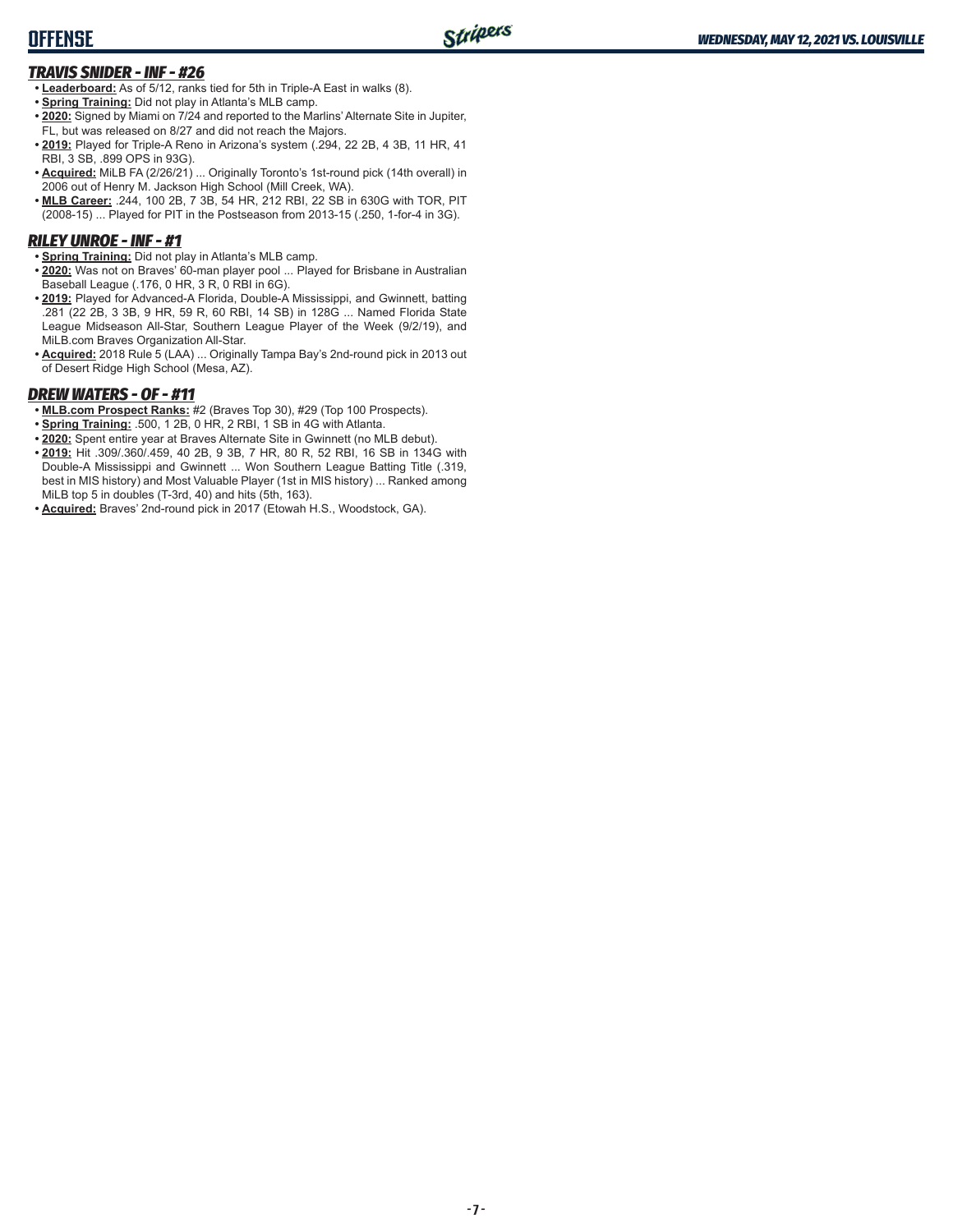### **SEASON SUMMARY**



### **TEAM HIGHS & LOWS**

| <b>OFFENSE:</b>                                                |  |
|----------------------------------------------------------------|--|
|                                                                |  |
| <b>PITCHING:</b><br><b>DEFENSE:</b>                            |  |
| $M_{\text{out}}$ Triple Dlave Turneed Cance<br>$h \sim \infty$ |  |

#### Most Triple Plays Turned, Game ...................................................................... None Most Errors, Game ........................................................ 1 (3x, last: 5/8 at Charlotte) Most Stolen Bases Allowed, Game ............................... 1 (2x, last: 5/9 at Charlotte) Most Caught Stealing, Game ........................................................................... None

### **TEAM MISCELLANEOUS**

### **INDIVIDUAL HIGHS & LOWS**

| <b>HITTING (GAME):</b> |  |
|------------------------|--|
|                        |  |
|                        |  |
|                        |  |
|                        |  |
|                        |  |
|                        |  |
|                        |  |
|                        |  |
|                        |  |
|                        |  |
|                        |  |
|                        |  |
|                        |  |

#### **PITCHING (GAME):**

#### **DEFENSE (GAME):**

### **STREAKS**

| <b>OFFENSIVE (LONGEST IN 2021 ONLY):</b> |  |
|------------------------------------------|--|
|                                          |  |
|                                          |  |
|                                          |  |
|                                          |  |
|                                          |  |

#### **PITCHING (LONGEST IN 2021 ONLY)**

| <u>I II OHINO (LONOLO I IN 2021 ONE I J.</u> |  |
|----------------------------------------------|--|
|                                              |  |
|                                              |  |
|                                              |  |
|                                              |  |
|                                              |  |
|                                              |  |

### **LAST TIME IT HAPPENED (GWINNETT REGULAR-SEASON HISTORY)**

| <b>INDIVIDUAL OFFENSE:</b>                                                      |                      |
|---------------------------------------------------------------------------------|----------------------|
|                                                                                 | $rac{\text{TE}}{18}$ |
|                                                                                 | 19                   |
|                                                                                 | 10                   |
|                                                                                 | 23                   |
|                                                                                 | Ge                   |
|                                                                                 | 8 <sup>1</sup>       |
|                                                                                 | $\overline{3}$       |
|                                                                                 | 6 <sup>1</sup>       |
|                                                                                 | 3 <sup>1</sup>       |
|                                                                                 | 10                   |
| Back-to-Back-to-Back Homers  Arcia/Camargo/Demeritte (5/8/21 at Charlotte)      | 5:                   |
|                                                                                 | 12                   |
|                                                                                 | 18                   |
|                                                                                 | Gr                   |
|                                                                                 | 28                   |
|                                                                                 |                      |
|                                                                                 | <u>TE</u>            |
|                                                                                 | $\overline{22}$      |
|                                                                                 | 10                   |
|                                                                                 | 23                   |
|                                                                                 | No                   |
|                                                                                 | 5 <sub>1</sub>       |
| <b>INDIVIDUAL PITCHING:</b>                                                     | $\overline{21}$      |
|                                                                                 | 11                   |
|                                                                                 | 5 <sup>1</sup>       |
| 9.0-Inning No-Hitter (Solo)Todd Redmond (5/28/10 at Louisville)                 | 4                    |
| 9.0-Inning No-Hitter (Comb.)  Wooten/Marksberry/Ramirez (6/30/16 at Louisville) | 28                   |
|                                                                                 |                      |
|                                                                                 | TE                   |

25.0-Inning Scoreless Streak ......................Stephen Marek, 25.1 IP (6/6/10-8/2/10)

| <b>TEAM OFFENSE:</b> |  |
|----------------------|--|
|                      |  |
|                      |  |
|                      |  |
|                      |  |
|                      |  |
|                      |  |
|                      |  |
|                      |  |
|                      |  |
|                      |  |
|                      |  |
|                      |  |
|                      |  |
|                      |  |
|                      |  |
|                      |  |

### **TEAM PITCHING:**

#### **TEAM DEFENSE:**